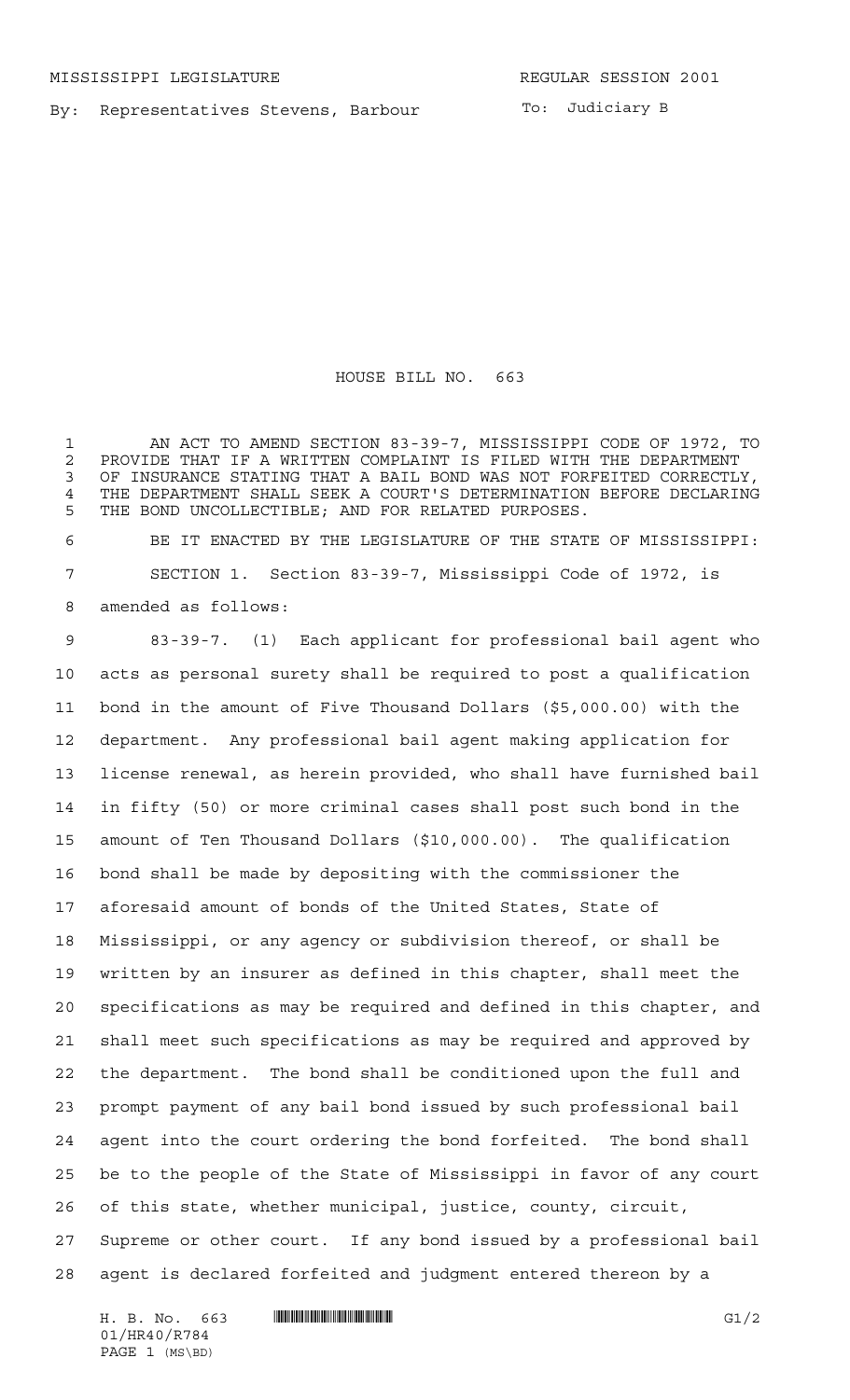H. B. No. 663 **. HARAOU RAYA ENCIRCO AND LA BUDGE OF A SET OF A BUDGE OF A BUDGE OF A BUDGE OF A BUDGE OF A BU**  court of proper jurisdiction as authorized in Section 99-5-25, and the amount of the bond is not paid within ninety (90) days, that court shall order the department to declare the qualification bond of the professional bail agent to be forfeited and the license revoked. If there is a written complaint filed with the Mississippi Insurance department that the bond was not forfeited 35 correctly under Section 99-5-25, the department shall return the Final Judgement Order for Revocation along with the complaint to the court for determination as to whether or not the bond was in fact forfeited correctly. If the court determines the bond is uncollectible, the department shall then order the surety on the qualification bond to deposit with the court an amount equal to the amount of the bond issued by the professional bail agent and declared forfeited by the court, or the amount of the qualification bond, whichever is the smaller amount. The department shall, after hearing held upon not less than ten (10) days' written notice, suspend the license of the professional bail agent until such time as another qualification bond in the required amount is posted with the department. The revocation of the license of the professional bail agent shall also serve to revoke the license of each soliciting bail agent and bail enforcement agent employed or used by such professional bail agent. In the event of a final judgment of forfeiture of any bail bond written under the provisions of this chapter, the amount of money so forfeited by the final judgment of the proper court, less all accrued court costs and excluding any interest charges or attorney's fees, shall be refunded to the bail agent or his insurance company upon proper showing to the court as to which is entitled to same, provided the defendant in such cases is returned to the sheriff of the county to which the original bail bond was returnable within twelve (12) months of the date of such final judgment, or proof made of incarceration of the defendant in another jurisdiction, and that a "Hold Order" has been placed upon

01/HR40/R784 PAGE 2 (MS\BD)